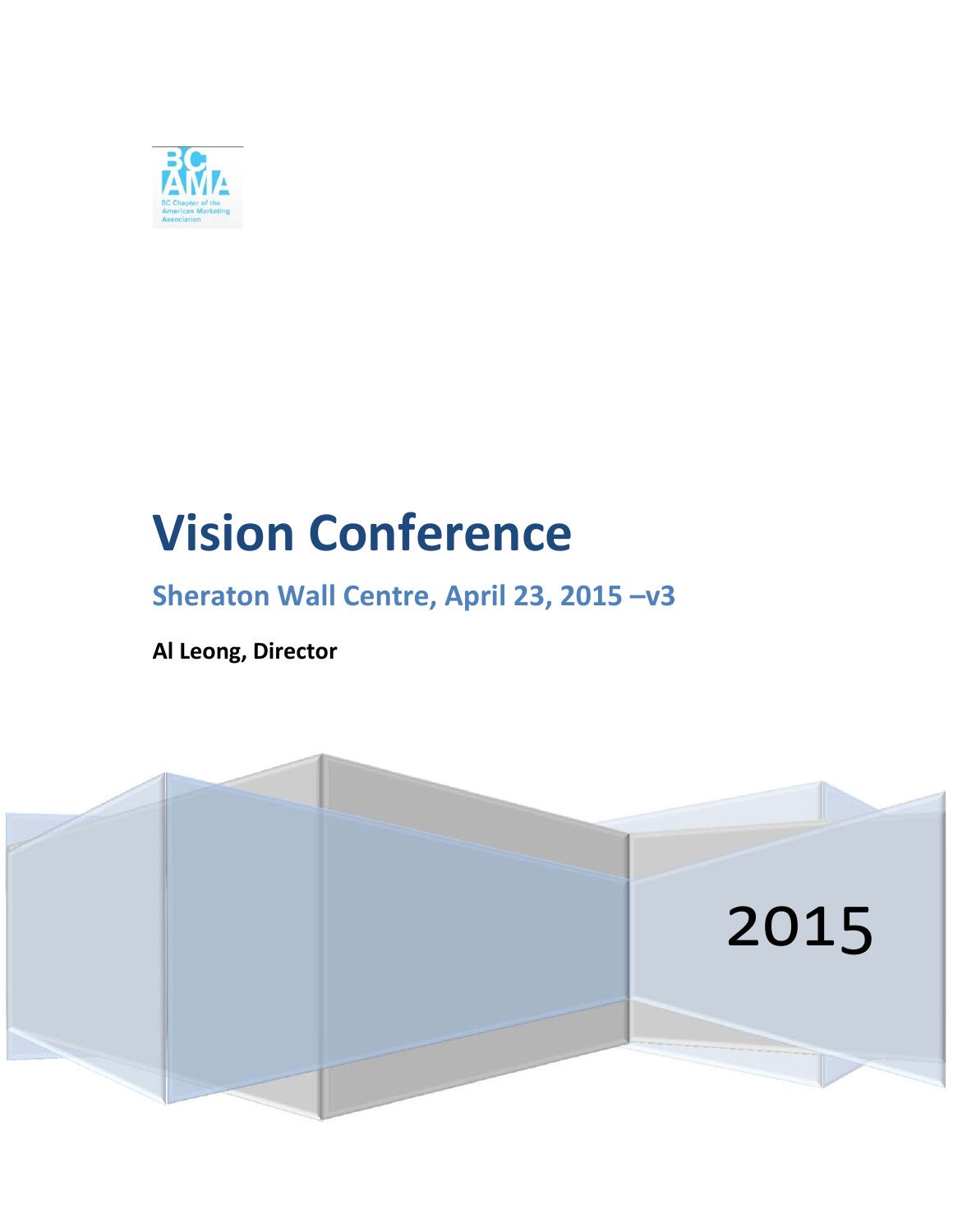# **Contents**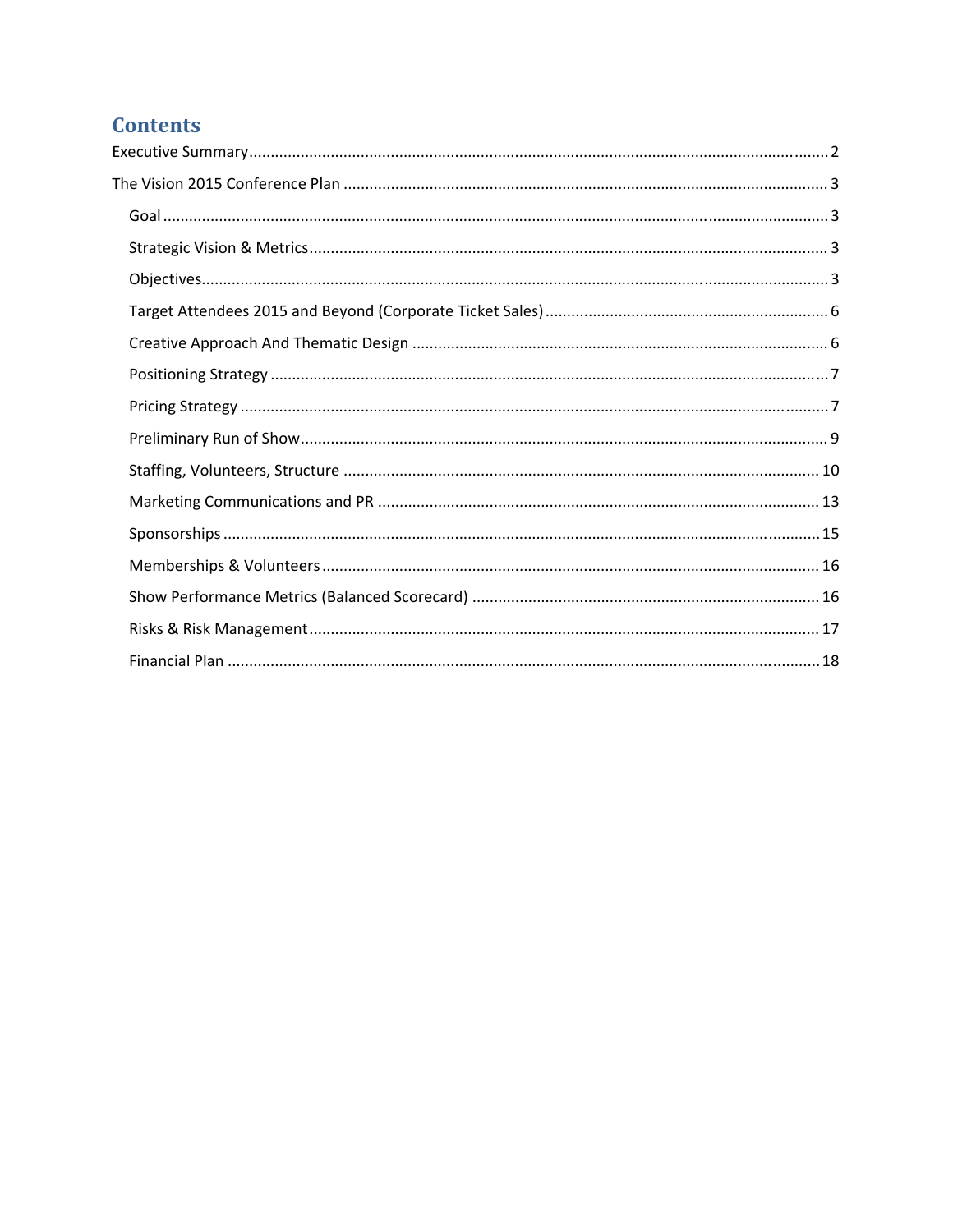#### Executive Summary

The BC AMA Vision Conference suffered a loss in 2013/2014 of approximately \$20,000. This loss was attributable to timing against a competitive event, the Art of Marketing with lead speaker Seth Godin and also secondarily to logistical execution. The root cause—low attendance numbers—might be attributable to risk management, non‐competitive content or speakers, creative or marketing logistics, planning. Event execution (confusing signage was noted).

In analyzing how to ameliorate these issues, a SWOT analysis (Strengths, Weaknesses, Opportunities and Threats) is required. We may also wish to review our key performance metrics, process and controls.

So, how do we improve the Vision for 2015? VISION must return back to basics, and back to profitability as a first step. We can accelerate beyond "back to basics" with inspired creativity, thematic excellence, messaging extensibility, and powerful audience engagement to position Vision for growth in 2016.

#### We must inspire and excite BCAMA members, sponsors and volunteers at Vision 2015.

With upcoming creative brainstorming, program design and development by our key board members, staff and volunteers, we will strengthen and work around our weaknesses to develop an action plan that tightly controls precise execution, while mitigating key conference risks.

In the delivery phase, the Vision team will work in a controlled and coordinated way, at an optimal pace to ensure our goal and stated objectives are achieved. Backup systems will be functioning to ensure a smooth and successful delivery against key performance metrics. Finally, conference photography, videos and a press release will be distributed to selected media outlets. After the event, we will survey our attendees, sponsors, partners, volunteers, staff and board in order to learn and improve upon the 2015 performance for 2016 and beyond. An event recap meeting will be held with the executive team and a small informal celebration event will be held for participants, participating board members, and key volunteers.

VISION, BCAMA

AL LEONG-DIGITAL SIGNATURE  $h097/$ 

Al Leong, Director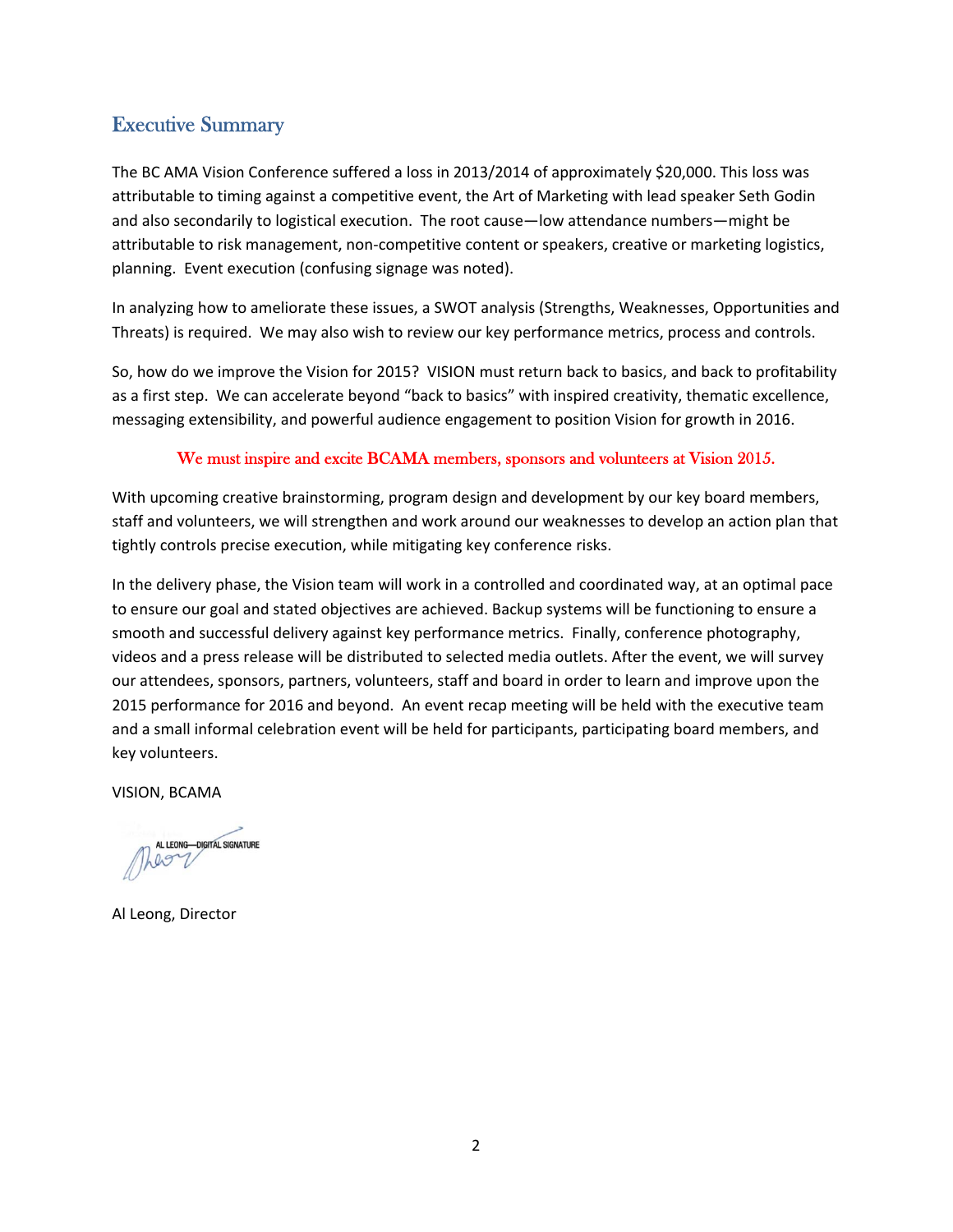## The Vision 2015 Conference Plan

#### Goal

 Design, develop and deliver a successful, immersive flagship conference as measured by attendance, profitability and other key strategic metrics.

#### Strategic Vision & Metrics

- Deliver a powerful, scalable, self‐funding conference in 2015 that will grow in 2016 and beyond.
- Define the cornerstones of Vision 2015 to be successful (KPIs):



#### **Achieve a balanced scorecard KPIs** in 4 quadrants:

- o Great speakers, relevant and innovative content and creative thematics (4/5)
- o Innovation Excellence: World class facility, great service, attractive marketing communications, design, logistical efficiency and effectiveness (4/5)
- o Engagement: Synergistic or lucrative business and relationship building between all parties including students, speakers, sponsors, attendees, members, volunteers, non‐ members and the board (4/5)
- o Fiscal responsibility: reach attendance expectations, remain within budget allocated, and be profitable, with a minimum break‐even event (self‐funding) (4/5)

## **Objectives**

- **Increase attendance** from low attendance of 182 to 350 attendees, or more, and expand attendee segments and audience.
	- o Maintain a ratio of 80% non‐members and 20% members for conference.
- **Drive breakeven and profitability** to 15% ROI, recover from \$20,000 loss (2013/2014)
	- Enable Vision Conference / Sponsor merchandise, if and only if sponsors want this, to maximize revenue opportunities.
	- Improve/explore tiered and preferential pricing strategy (bundling) with products, services and merchandise.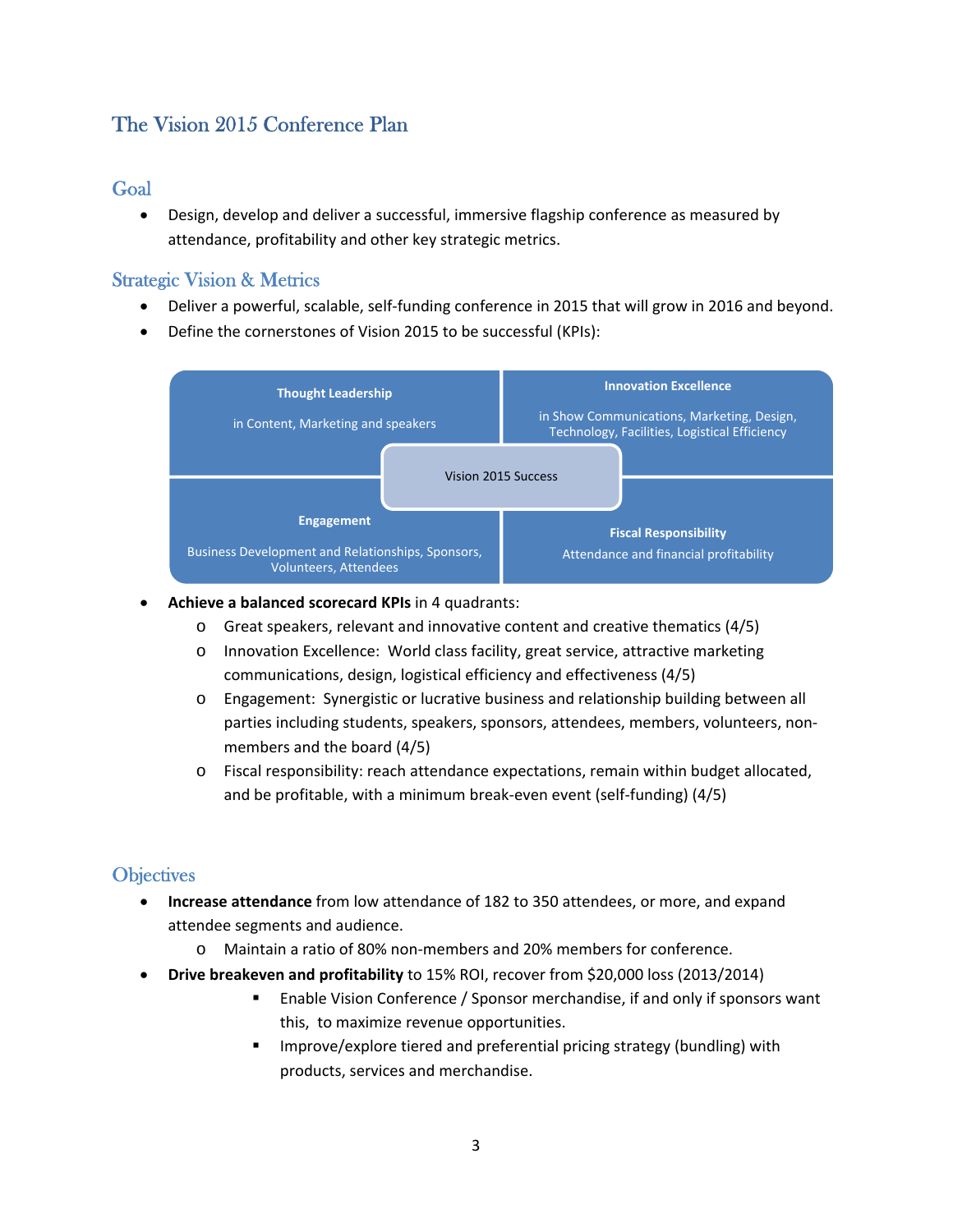- **Deliver a multi‐year planning approach** to maintain attendance, above 400 attendees for 2015 and beyond to reduce the risks of one bad year (board member or inconsistency between board or Conference Director) by driving membership, students and volunteer activation.
	- o Develop a multi‐year plan for a 2 day conference and research insights for feasibility and market demand.
- **Identify issues** related to underperformance and manage against this, and other risks
	- o Thematic approach, creative treatment
	- o Event Logistics
	- o Personnel or volunteer issues
	- o Competition and timing issues
	- o Other issues and risks
- **Build team synergy** and maximize profitability for the conference for 2015 and beyond
	- o Sales of merchandise, memberships, services or products, events, on‐event sponsorships sales/meetings (easier to sell sponsorship at the event for next year)
- **Deliver new business opportunities** to sponsors and tradeshow participants
- **Invigorate new memberships** to BC AMA to enhance attendance as a long term strategy for attendance
- **Drive new volunteers** to BC AMA as part of the long term strategy for Vision
- **Set the stage** through increases and a 2015 success to hold a multi‐day Vision conference in 2016 with better speakers, better content and higher attendance (400‐800)

Analysis: SWOT

- o STRENGTHS
	- Talented team of local marketing practitioners
	- PHD level content with AMA Journals thought leadership
	- AMA history of marketing knowledge and insight
	- BC AMA has 60 years of history, and is the leading marketing association
	- Relationship with local vendors/sponsors/suppliers
- o WEAKNESSES
	- **Stretched team/board**
	- Competition against stronger speakers/marketing (Art of Marketing), CMA
	- Surprised by competing event date
	- Limited financial resources / sponsorships
	- Low volunteer activation
- o OPPORTUNITIES

"If you are working on something exciting that you really care about, you don't have to be pushed. The vision pulls you."

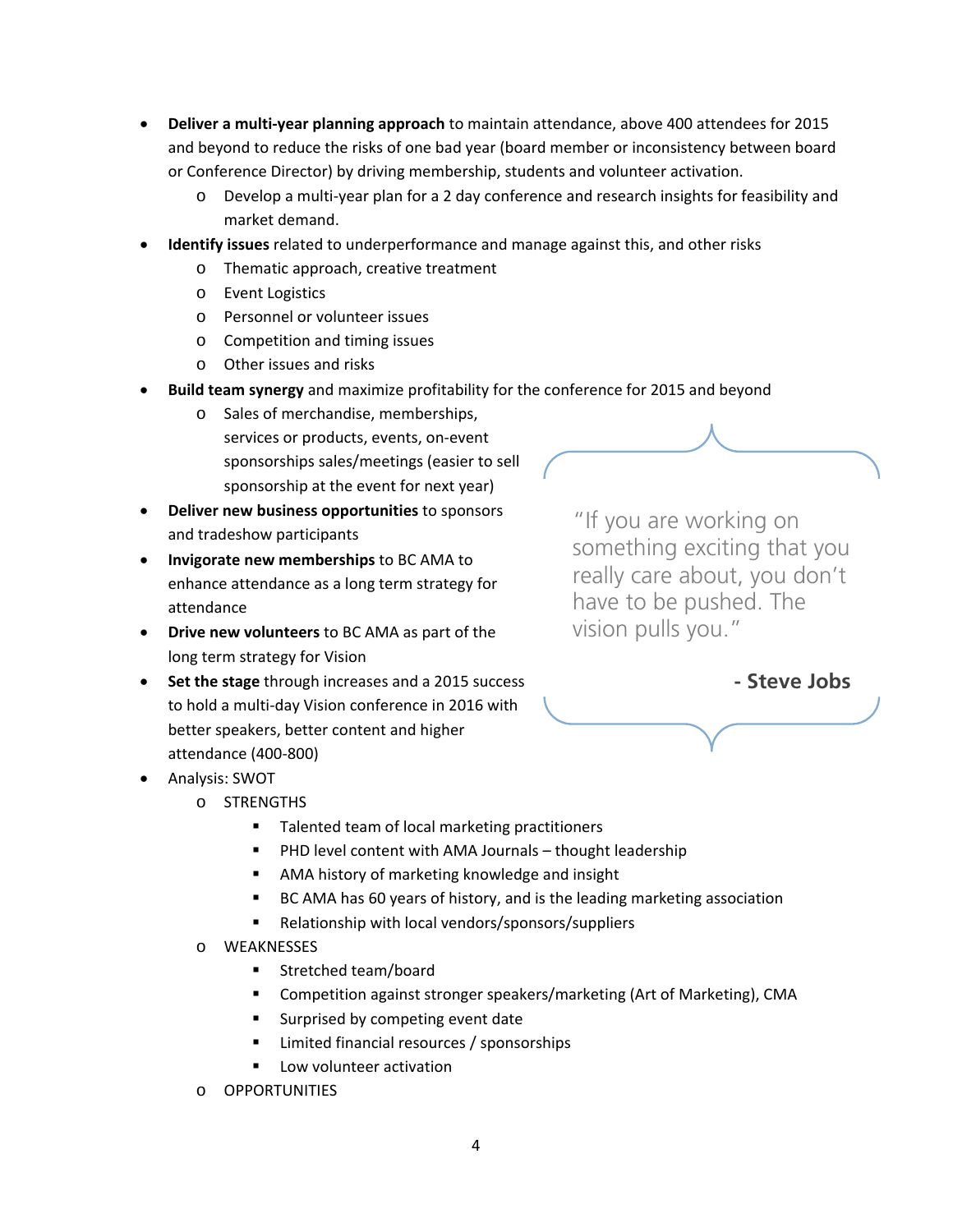- **Major sponsorship opportunities**
- High volunteer count intent to volunteer should be activated
- Multi-day event driven by an increase in membership to 500-1000 members
- **Thought leadership in marketing through global AMA network**
- **EXECT:** Serious business development for members and sponsors

#### o THREATS

- Art of Marketing and other conferences falling on March-May 2015
- **7s analysis‐GAP analysis**

|                      | <b>Current State</b>               | <b>Desired State</b>   | Gap                 | Need / steps        |
|----------------------|------------------------------------|------------------------|---------------------|---------------------|
| Strategy             | Ad hoc short term                  |                        | 2-5 years planning  | Strategic planning  |
|                      | planning                           | year planned and       | based on team       | session for vision  |
|                      |                                    | integrated event       | experience and      | for next 2-5 years  |
|                      |                                    | strategy to            | vision              |                     |
|                      |                                    | build/drive            |                     |                     |
|                      |                                    | attendance and         |                     |                     |
|                      |                                    | memberships            |                     |                     |
| <b>Shared Values</b> | To be the premier                  | Competition from       | No gap.             | Review/confirm.     |
|                      | professional                       | CMA and ad-hoc         |                     |                     |
|                      | marketing<br>association of choice | conferences, but       |                     |                     |
|                      | that provides                      | does not exceed        |                     |                     |
|                      | networking access in               | AMA and BCAMA          |                     |                     |
|                      | a fun environment                  | in thought             |                     |                     |
|                      | and that supports its              | leadership (AMA        |                     |                     |
|                      | members with a                     | journals).             |                     |                     |
|                      | central source of                  |                        |                     |                     |
|                      | marketing education                |                        |                     |                     |
|                      | on leading edge<br>topics.         |                        |                     |                     |
| Systems              | Basecamp                           | <b>MS Project</b>      | No infrastructure   | Director, IT or     |
|                      |                                    | (sponsored)            | or personnel for IT | Marketing IT or     |
|                      |                                    |                        |                     | Conference IT       |
|                      |                                    |                        |                     | volunteers.         |
| Structure            | Simple Hierarchy                   | Simple Hierarchy       | No gap              | No changes          |
|                      | (not set)                          | (proposed)             |                     | needed.             |
| Style                | Fun/Professional                   | Fun/Professional       | No gap              | No changes          |
|                      |                                    |                        |                     | needed-             |
|                      |                                    |                        |                     | fluid/adjusts.      |
| Staff/Volunteers     | Base of 400                        | <b>High activation</b> | Volunteer           | Defined volunteer   |
|                      | volunteers - Low                   | base $(%)$             | activation.         | plan for event that |
|                      | activation                         |                        |                     | also drives         |
|                      | percentage to                      |                        |                     | memberships-        |
|                      | actual volunteer                   |                        |                     | conference          |
|                      | base                               |                        |                     | activation.         |
| <b>Skills</b>        | Event management                   | Strategic event        | Long term           | Skills assessment   |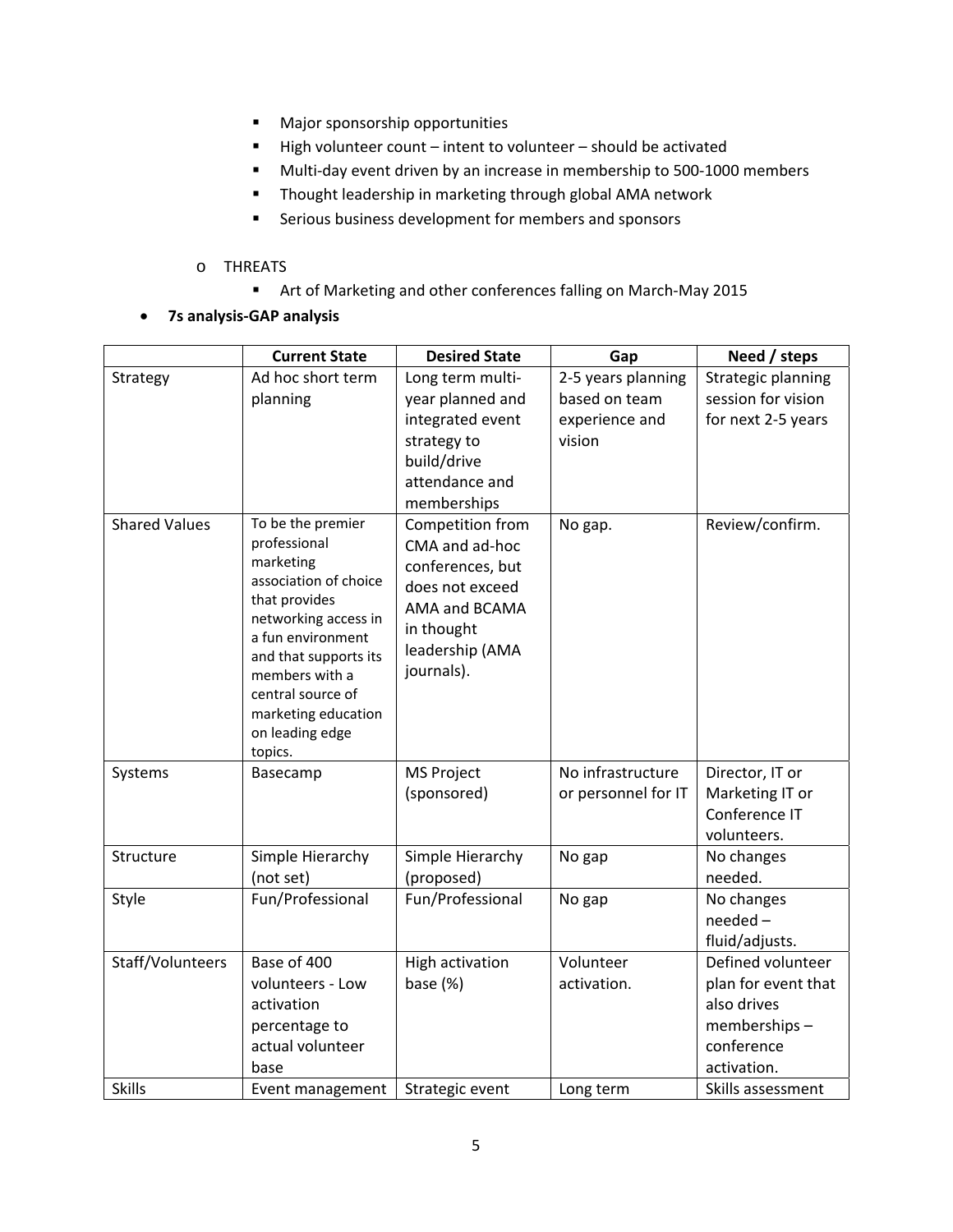|  | planning | planning and | required for      |
|--|----------|--------------|-------------------|
|  |          | roadmap,     | volunteers/growth |
|  |          | stakeholder  | for a multi-day   |
|  |          | analysis     | conference.       |

#### Target Attendees 2015 and Beyond (Corporate Ticket Sales)

- **BC AMA membership (20% of attendees)**
	- o Corporate, Personal, Professional, Students, Sponsors, Renewals
- **Non‐members (80% of attendees)**
	- o Fortune 500 Vancouver Branch offices GM, Marketing, Sales, Account Director
	- o BIV Top 100 list
		- VP Marketing, Director of Marketing, Marketing Manager
	- o AdAge/Adweek agencies in Vancouver Top 50 agencies
		- **President, VP Account Services, Management Supervisor, Account Director,** Account Manager
	- o Top 100 Employers in BC
		- VP Marketing, Director of Marketing, Marketing Manager
	- o Top 50 Technology firms in BC
		- VP Marketing, Director of Marketing, Marketing Manager
	- o SMEs
		- Owner, Founder, President, CEO, Consultant, Director, VP Marketing

#### Creative Approach And Thematic Design

 Brainstorming session took place and a creative brief was developed for the agency, Slingshot to further elaborate. The concept of historic vs. modern day imagery and visions as obvious as hindsight was developed and approved. 3 images were selected.



 $\bullet$ 

**Stage Visual Design**

o

o A creative agency or a staging visual vendor should be contracted to complete the visualization of the theme. (Image for position only). Creative rendering to be reviewed and approved prior to development. Brainstorm session to create a creative brief to be held Nov 17‐21, 2014.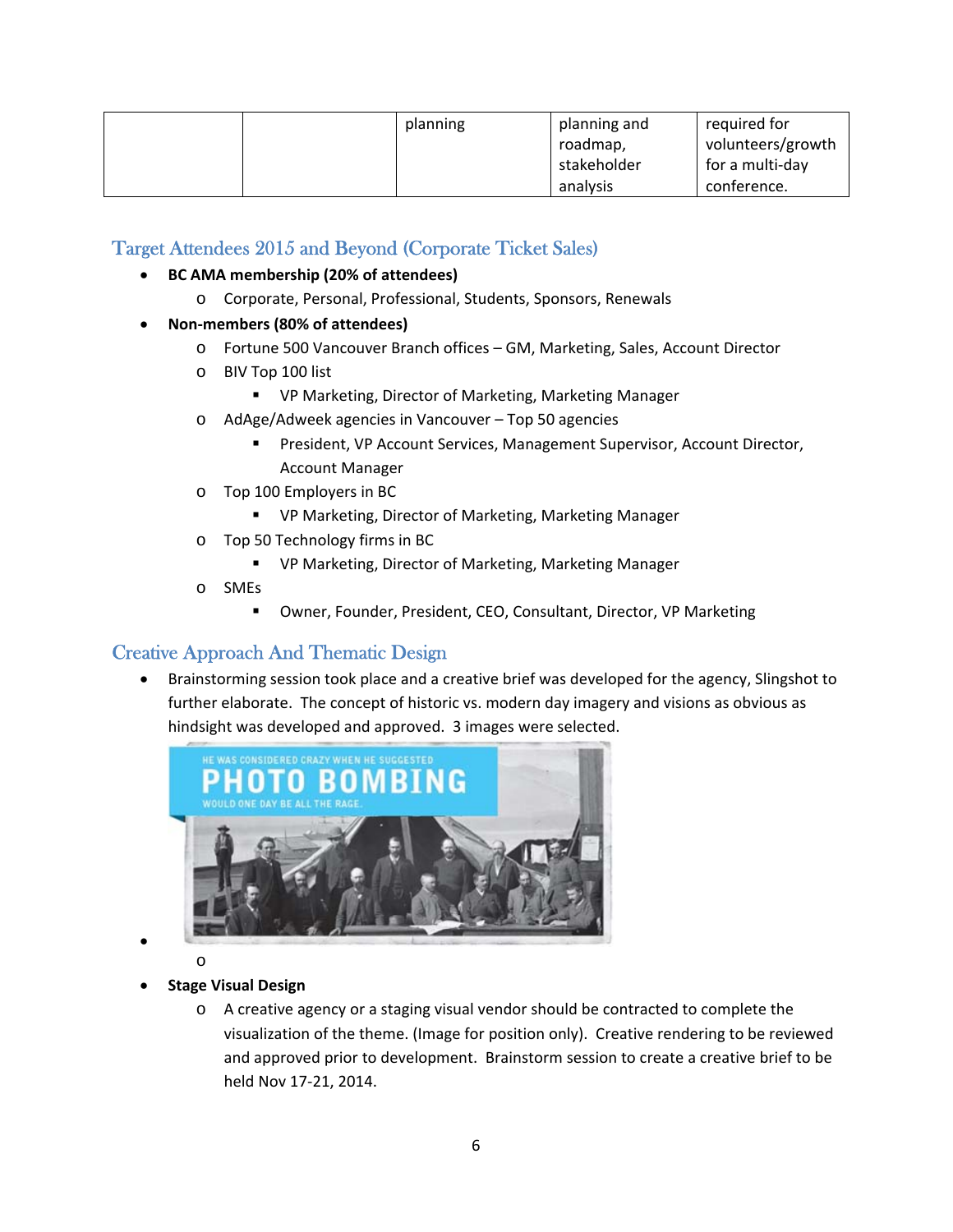

#### Positioning Strategy

- If a key reason for lackluster performance is competitive product from Art of Marketing, the Vision Conference can be positioned away from "Art" and more as a "*Science*" or be an overarching theme that leapfrogs or trumps "art" (that is Art *AND* Science).
	- o Left Brain, Right Brain
	- o Thought and Artistic leadership, Holy Grail, The One Must‐Attend Marketing Conference: ‐ extending the theme in this way:
		- **Emotional intelligence in Marketing (right brain)**
		- **E** Leadership in Marketing (right brain)
		- **Vision in Marketing (right brain)**
		- **Technology in Marketing (left brain)**
		- **Predictive Analytics in Marketing (left brain)**
		- **Research and Segmentation Strategy in Marketing (left brain)**
		- **E** Creativity in Marketing (right brain)
	- o If positioning as a superior product, then BC AMA must price match, or price itself higher to properly position superior quality (speaker fees/costs/hotel/F&B etc.)

#### Pricing Strategy

- Canadian Internet Marketing Conference (2 days, March 2015)
	- o \$395/\$495
- Digital Marketing Conference (Robson Square) (3 days, May 2015)
	- o \$1,395/\$1,595
- **Conferences Price (\$)/ConferenceDay chart:**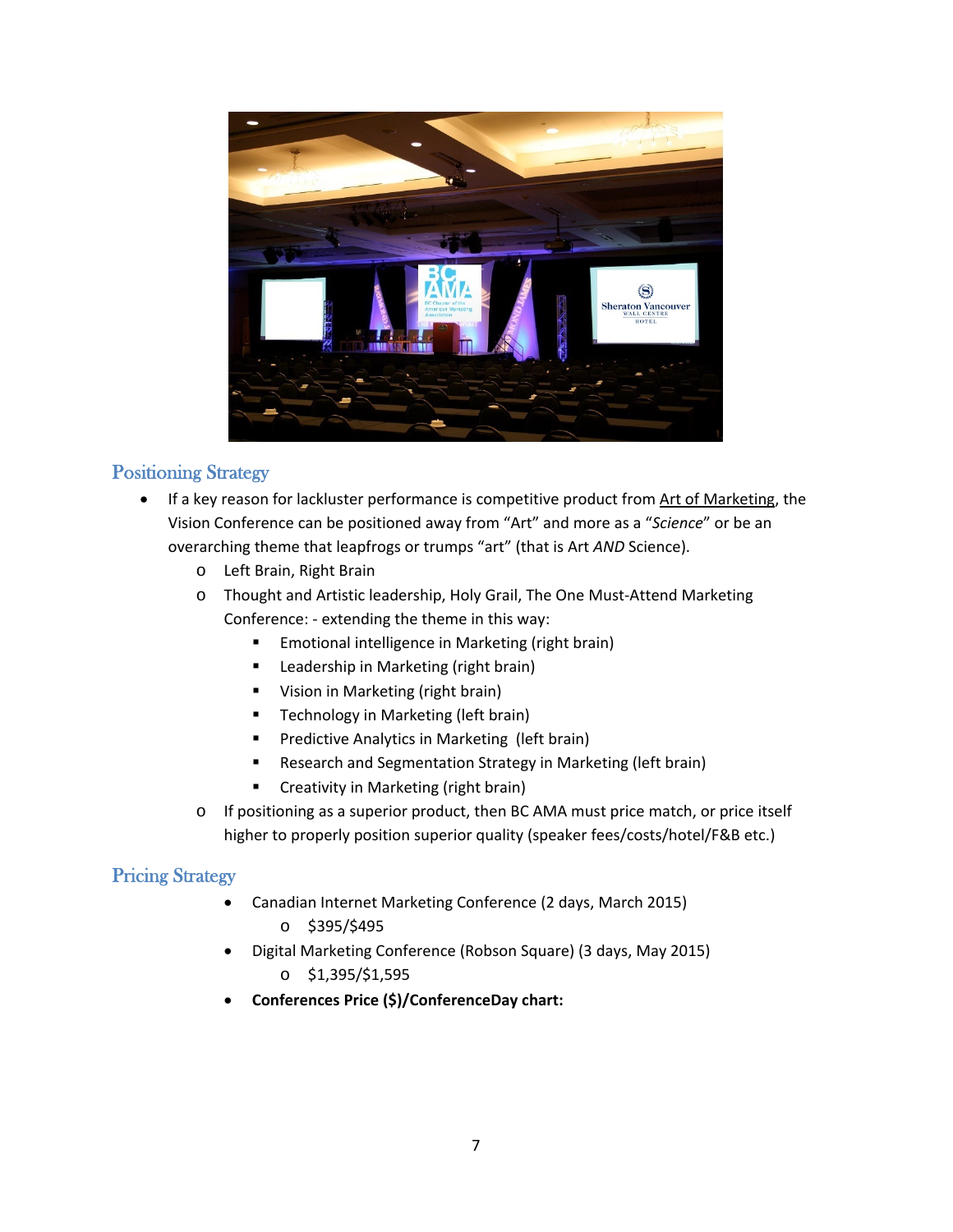

#### The final prices are as noted:

| \$369              |
|--------------------|
| \$459              |
| \$2,045<br>\$3,690 |
| \$209<br>\$189     |
|                    |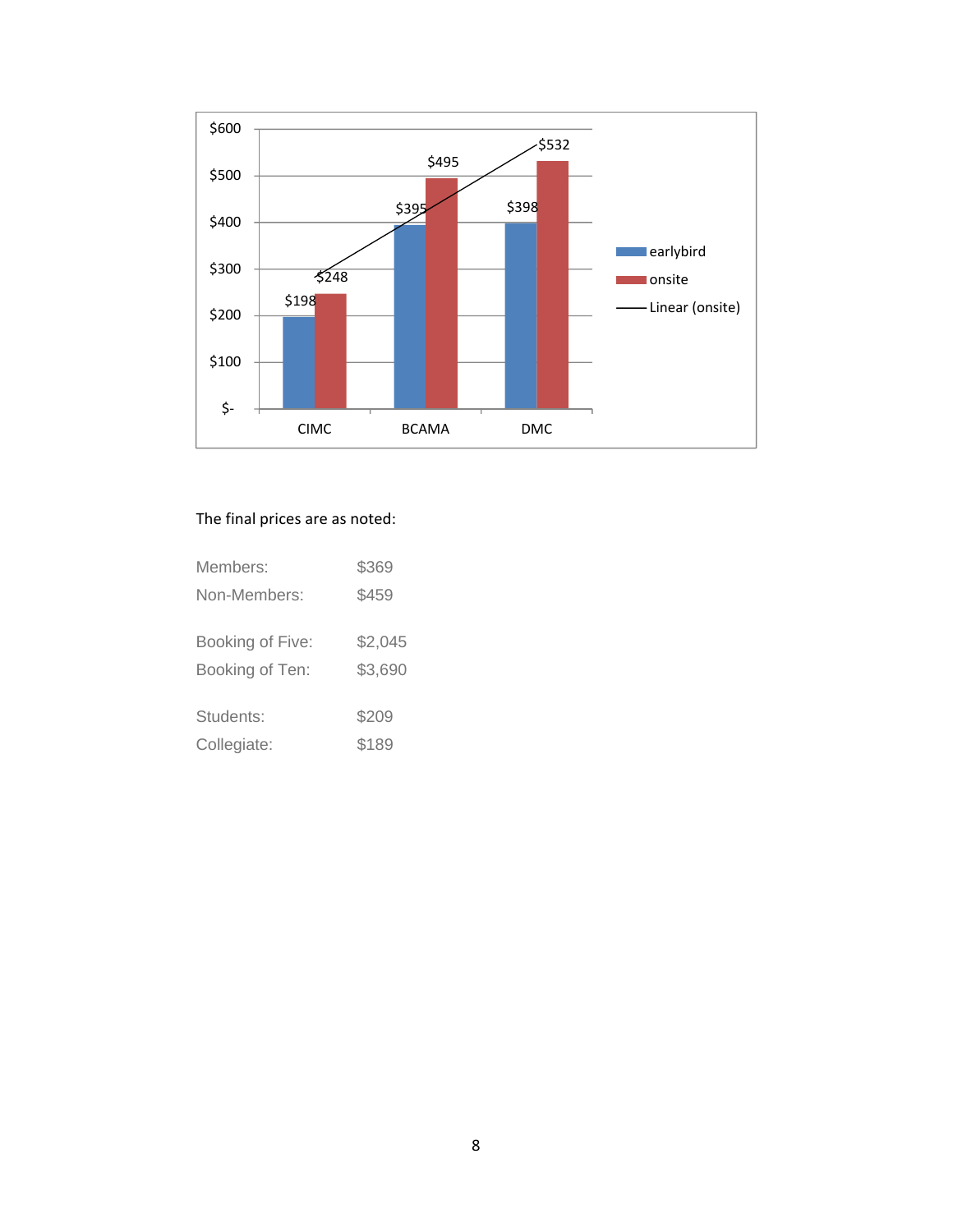# Preliminary Run of Show

| <b>Agenda Design</b> | ν7                                   |                           |  |  |
|----------------------|--------------------------------------|---------------------------|--|--|
| <b>Run of Show</b>   |                                      |                           |  |  |
| <b>Time</b>          | <b>Main Hall</b>                     | <b>Tradeshow</b>          |  |  |
| 8:30 AM              | Main Doors Open                      | Open Exhibit Hall         |  |  |
|                      | 8:45 AM Opening Remarks: Emcee, Mech | X                         |  |  |
| 9:00 AM              |                                      |                           |  |  |
| 9:15 AM              | Keynote 1: Russ Klein, AMA           |                           |  |  |
| 9:30 AM              |                                      |                           |  |  |
| 9:45 AM              |                                      |                           |  |  |
| 10:00 AM             | <b>Refreshments Break</b>            | XX                        |  |  |
| 10:15 AM             |                                      | XX                        |  |  |
| 10:30 AM             |                                      |                           |  |  |
| 10:45 AM             | Keynote 2: Cindy Gallop              |                           |  |  |
| 11:00 AM             |                                      |                           |  |  |
| 11:15 AM             |                                      |                           |  |  |
| 11:30 AM             |                                      |                           |  |  |
| 11:45 AM             | Keynote 3: Aaron Dignan              |                           |  |  |
| 12:00 PM             |                                      |                           |  |  |
| 12:15 PM             |                                      |                           |  |  |
| 12:30 PM             |                                      | XX                        |  |  |
| 12:45 PM             | Lunch Break                          | XX                        |  |  |
| 1:00 PM              |                                      | XX                        |  |  |
| 1:15 PM              |                                      | XX                        |  |  |
| 1:30 PM              | <b>10-15 LOUD TABLES</b>             | XX                        |  |  |
| 1:45 PM              |                                      | XX                        |  |  |
| 2:00 PM              |                                      | XX                        |  |  |
| 2:15 PM              |                                      |                           |  |  |
| 2:30 PM              | Keynote 4: Rand Fishkin              |                           |  |  |
| 2:45 PM              |                                      |                           |  |  |
| 3:00 PM              |                                      |                           |  |  |
| 3:15 PM              | <b>MC Comedy</b>                     |                           |  |  |
| 3:30 PM              | <b>Refreshments Break</b>            | XX                        |  |  |
| 3:45 PM              |                                      | XX                        |  |  |
| 4:00 PM              |                                      |                           |  |  |
| 4:15 PM              | Keynote 5: TBD                       |                           |  |  |
| 4:30 PM              |                                      |                           |  |  |
| 4:45 PM              |                                      |                           |  |  |
| 5:00 PM              | <b>Closing Remarks: Kim Mech</b>     | mention sponsors          |  |  |
| 5:15 PM              | <b>Close Ballroom</b>                | <b>Close Exhibit Hall</b> |  |  |
| 5:30 PM              |                                      |                           |  |  |
| 5:45 PM              |                                      |                           |  |  |
| 6:00 PM              |                                      |                           |  |  |
| 6:15 PM              | Clean Up                             |                           |  |  |
| 6:30 PM              |                                      |                           |  |  |
| 6:45 PM              |                                      | <b>Tear Down</b>          |  |  |
| 7:00 PM              |                                      |                           |  |  |
| 7:15 PM              |                                      |                           |  |  |
| 7:30 PM              |                                      |                           |  |  |
| 7:45 PM              |                                      |                           |  |  |
| 8:00 PM              |                                      |                           |  |  |

9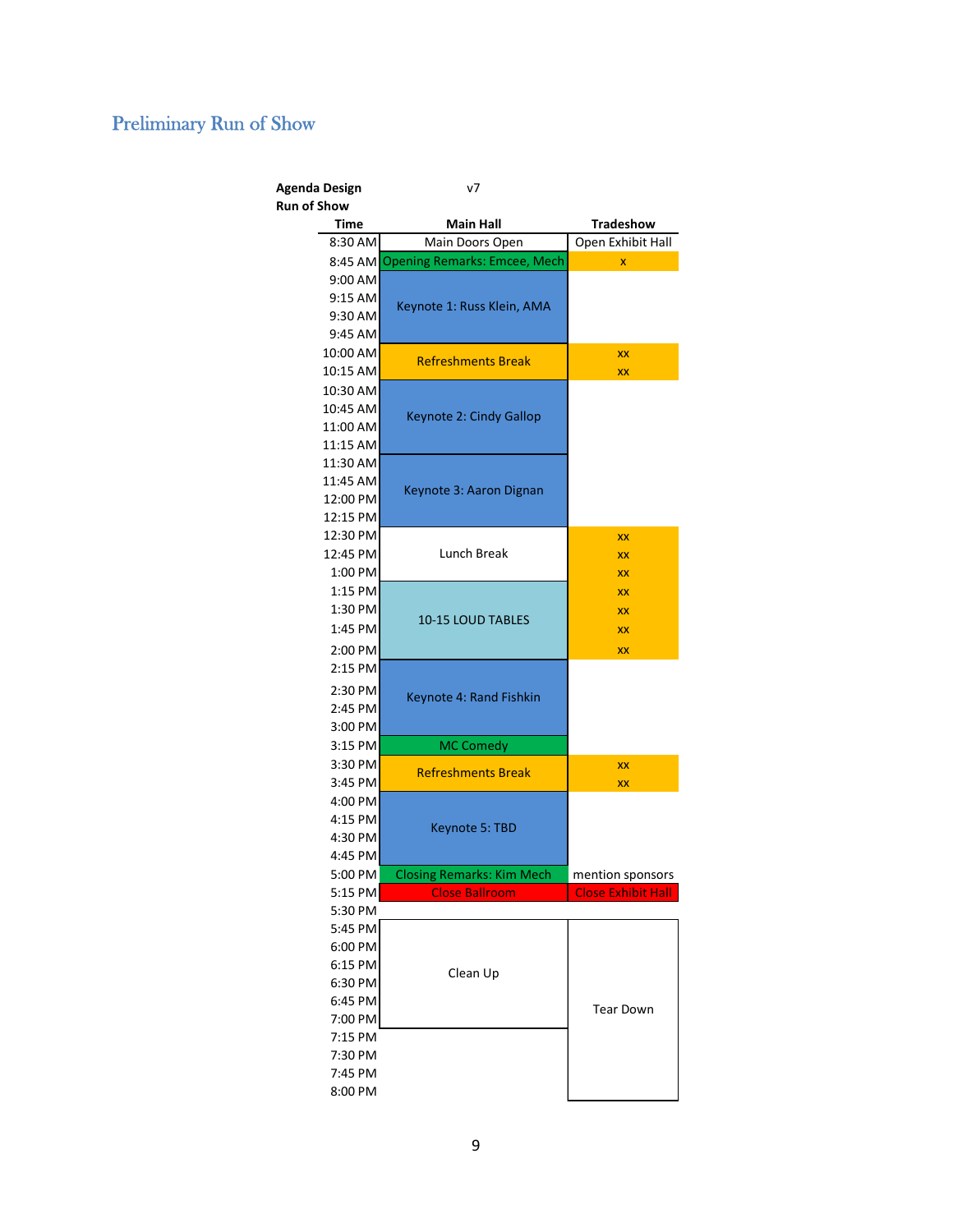### Staffing, Volunteers, Structure



Total operational volunteer team <sup>=</sup> 14

| <b>Title</b>                     | Lauren Archibald<br><b>Speaker Support &amp;</b><br><b>Logistics Manager</b>                                                                                                                                                                                                                                                                                       | <b>TBD</b><br><b>Event Manager (Main Room) (filled)</b>                                                                                                                                                                                                                                                                                                                                                                                                                                                                                                                                                                                             | <b>TBD - Sponsor &amp;</b><br><b>Tradeshow Manager (STS)</b><br>(recruit)                                                                                                                                                                                                                                                                                                                                                                                          | <b>TBD - Sales</b><br><b>Manager</b>                                                                                                                                                                                      | $TBD - Sr$<br><b>Communications</b><br><b>Manager</b><br>(EC) (recruit)                                                                                                                                                                                                                                                                                                                                                                                                          |
|----------------------------------|--------------------------------------------------------------------------------------------------------------------------------------------------------------------------------------------------------------------------------------------------------------------------------------------------------------------------------------------------------------------|-----------------------------------------------------------------------------------------------------------------------------------------------------------------------------------------------------------------------------------------------------------------------------------------------------------------------------------------------------------------------------------------------------------------------------------------------------------------------------------------------------------------------------------------------------------------------------------------------------------------------------------------------------|--------------------------------------------------------------------------------------------------------------------------------------------------------------------------------------------------------------------------------------------------------------------------------------------------------------------------------------------------------------------------------------------------------------------------------------------------------------------|---------------------------------------------------------------------------------------------------------------------------------------------------------------------------------------------------------------------------|----------------------------------------------------------------------------------------------------------------------------------------------------------------------------------------------------------------------------------------------------------------------------------------------------------------------------------------------------------------------------------------------------------------------------------------------------------------------------------|
| Volunteer<br>Work<br>Description | • Recruit speakers<br>• Support speakers travel,<br>hotel, payments<br>• Get speaker bio to<br>Communications/Marketing<br>for promotion<br>• Review speaker slides<br>• Set up rehearsals<br>• Coordinate technology and<br>speaker support (a/v,<br>audio)<br>• Understand all risks and<br>Minimize<br>• Manages 2 volunteers<br>• Photography<br>• Videography | Work with hotel with food and<br>$\bullet$<br>beverage, headcount, guarantees,<br>staffing, setup and clean-up<br>Locate lunch and coffee break stations<br>$\bullet$<br>Ensure advertising, show guide,<br>$\bullet$<br>speaker materials, collateral<br>distributed<br>Coordinate with STSL installation and<br>setup and dismantling of sponsor<br>materials in main room<br>Setup and staff 2 tables: (1)<br>membership and registration, (2)<br>volunteer, press+speaker's table<br>outside main hall<br>Understand all risks and minimize<br>Manages 4-6 volunteers (labs,<br>breakouts)<br>Promo and giveaways<br>Videography<br>Photography | • Coordinate with sponsor<br>director (Kirk) on<br>sponsorship visibility<br>opportunities in Tradeshow<br>Hall<br>• Set up 3 Sponsor Meeting<br>Rooms (Tables, Chairs) to<br>conduct business onsite<br>including registration and<br>2016 sponsorship sales<br>• Create new sell-in<br>opportunities to drive<br>revenues<br>• Understand all risks and<br>minimize<br>• Manages 2-4 volunteers<br>• Photography<br>• Videography<br>• USB Sponsor EPKs/Toolkits | <b>Ticket sales</b><br>$\bullet$<br><b>Drive</b><br>$\bullet$<br>interest<br><b>Drive</b><br>$\bullet$<br>momentum<br>Ensure<br>$\bullet$<br>attendance<br>levels are<br>350 and<br>above<br>Drive future<br>sales (2016) | Coordinate with<br>$\bullet$<br>Director of<br>communications and<br>PR on schedule of ads<br>and promotions, and<br>press releases<br>Write or edit/review<br>$\bullet$<br>press releases (1-2)<br>and ensure accuracy,<br>spelling<br>Test creative/theme<br>taglines/ads on<br>LinkedIn, Facebook<br>and social media to<br>minimize creative risk<br>Help create ads and<br>creative content for<br>promoting event $(4)$ –<br>Vancouver Sun, others<br>Create "4-8 pg. show |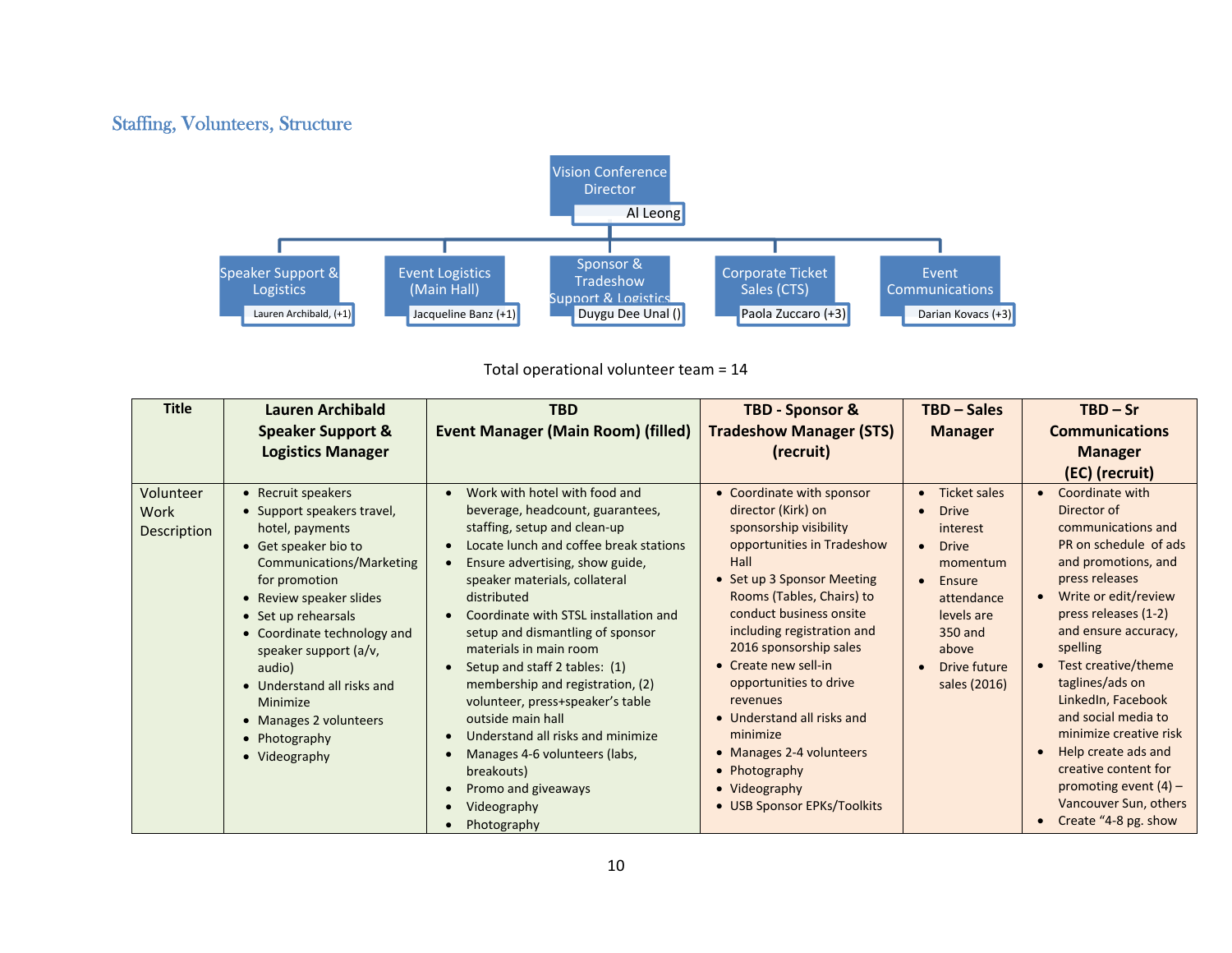|                                                   |                                                                                   |                                                                                                                                                                                              |                                                                                                                                            |              | guide" (advertising,<br>sponsorships) with<br>lanyard badge and<br>USB, PDF<br>Understand and<br>minimize risks<br>Manages 1-2<br>volunteers<br>Photography<br>Videography |
|---------------------------------------------------|-----------------------------------------------------------------------------------|----------------------------------------------------------------------------------------------------------------------------------------------------------------------------------------------|--------------------------------------------------------------------------------------------------------------------------------------------|--------------|----------------------------------------------------------------------------------------------------------------------------------------------------------------------------|
| <b>KPIs</b><br><b>Dashboard</b><br><b>Targets</b> | <b>Team Capacity 80%</b><br><b>Accuracy 90%</b><br>Speaker's feedback<br>>4 stars | Attendee survey - rates each item:<br>Hotel/facility quality<br>Food quality<br>$\bullet$<br>Speakers - interesting<br>Speakers - relevance<br>Speakers - innovative<br>Service<br>$\bullet$ | Sponsor survey ratings<br>Ability to conduct new<br><b>business</b><br><b>Quality leads</b><br>Load in<br>Set up<br>$\bullet$<br>Tear down | <b>Sales</b> | Attendance survey<br>Reach<br>$\bullet$<br><b>Impressions</b><br><b>Qualified leads for</b><br>registration<br><b>Awareness level</b><br><b>Branding</b><br>$\bullet$      |
|                                                   |                                                                                   | Volunteer registrations > 5<br>Membership registrations >10<br>Net Promoter 2.0 >8 average                                                                                                   | Load out<br>$\bullet$<br>Technology infrastructure<br>Other (TBD)<br>$\bullet$                                                             |              | (favourability/likabilit<br>y)<br><b>Branding (thought</b><br>leadership)<br><b>Branding (innovation)</b><br>Other measures (TBD)                                          |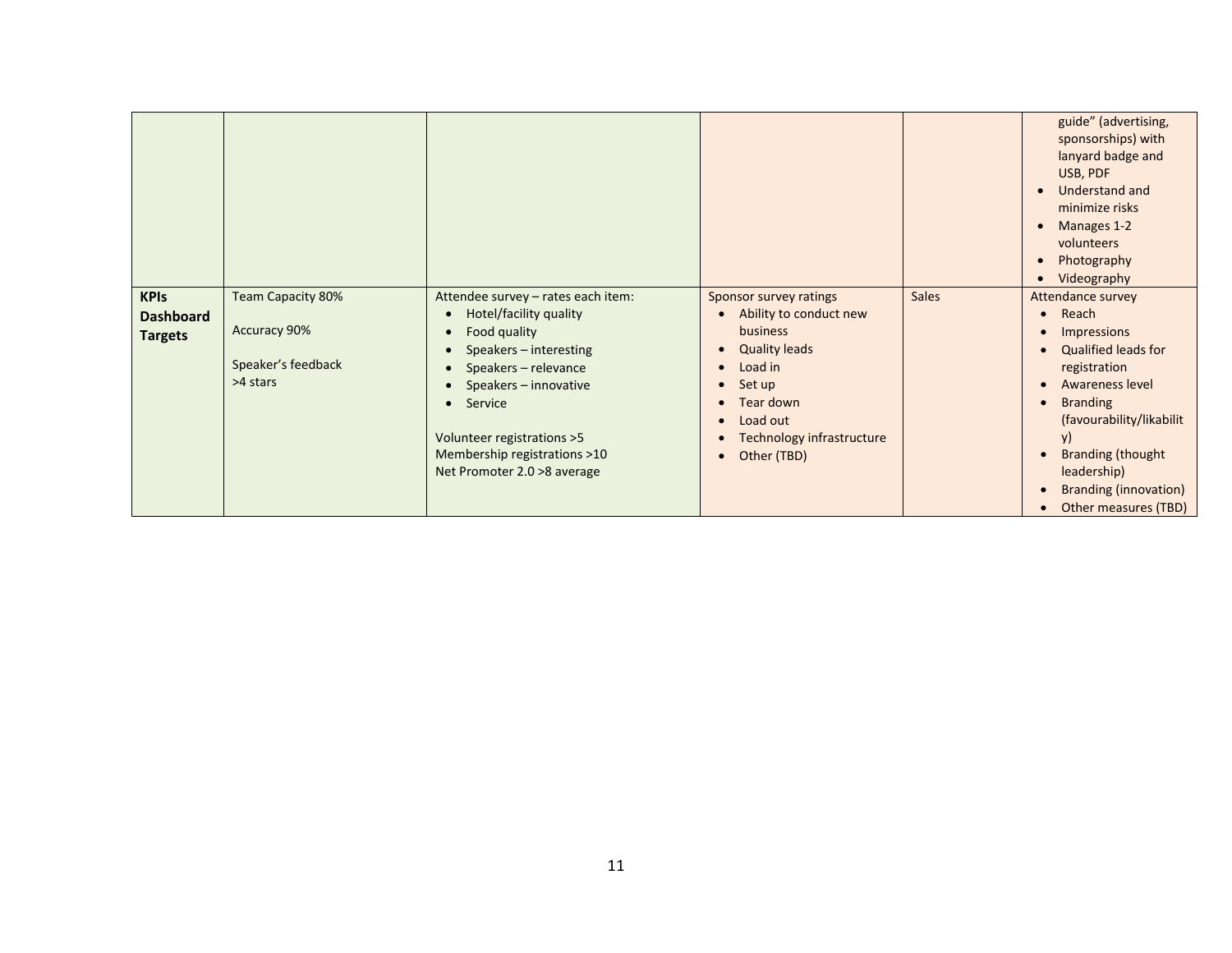"Keep your eyes on the stars and your feet on the ground."

**— Franklin D. Roosevelt**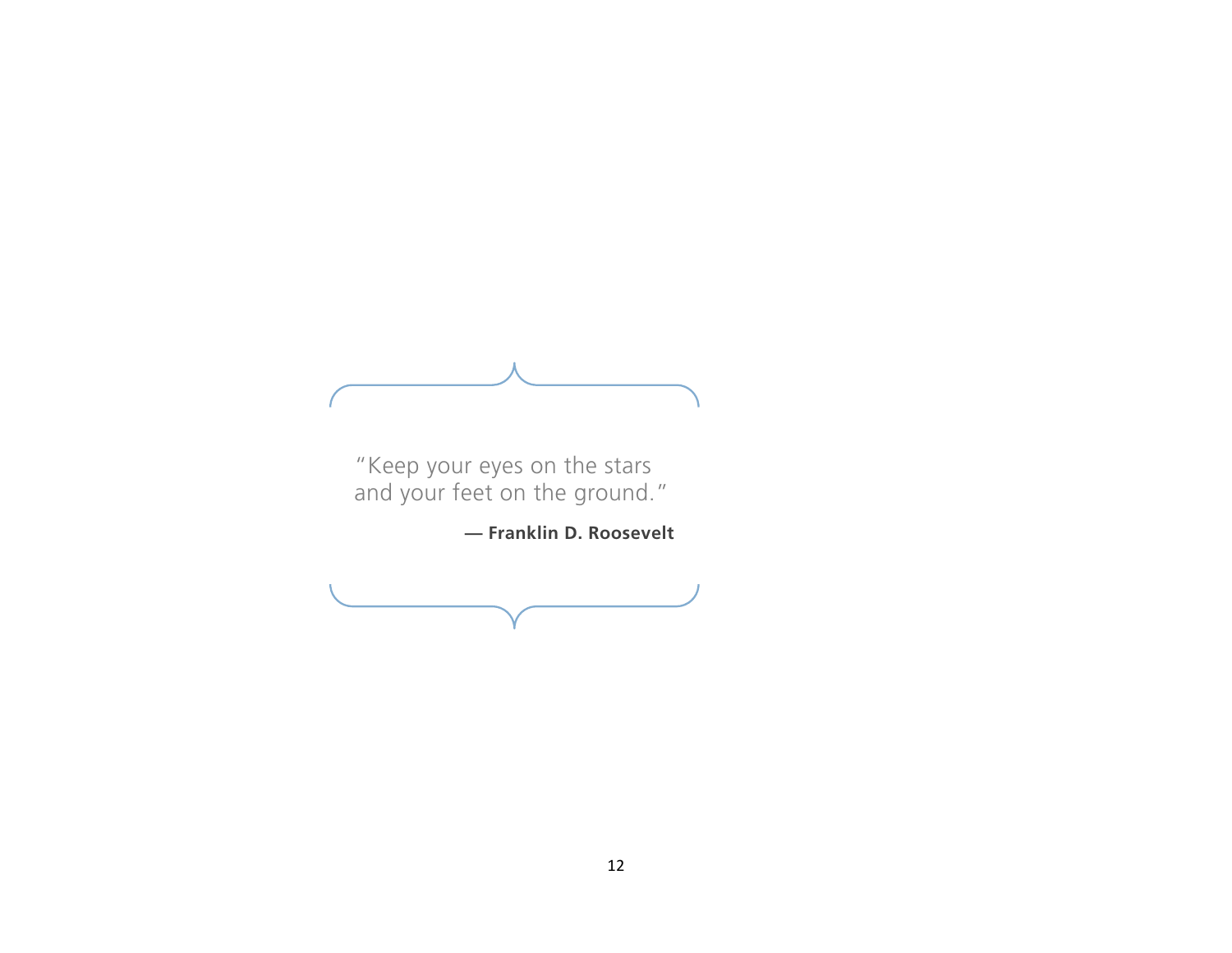#### Marketing Communications and PR

- **Lanyard** (with coupon/ticket/advertising insert)
	- o Coupon / discount for merchandise, membership, experiential event or 2<sup>nd</sup> membership
	- o Raffle Ts, Polos, Caps, Merch
	- o Name badge
	- o Sponsor Info / Logo (Title Sponsor+Gold Sponsors) – Kirk to determine
- **Conference Guide** (Page TBD by # of sponsors)
	- o Advertising
	- o Sponsorship: levels Kirk to confirm
	- o Content
- **Social Media**
	- o LinkedIn, Facebook, Twitter, Pinterest, Instagram, Hootlet
- **Direct Mail**
	- o Postcard mailer as a final touchpoint, last chance reminder to buy tickets to be produced by Kirk Marketing
- **Video** YouTube Teaser
	- o Find video production sponsor (The Agency) to produce video teaser and possibly onsite video for next year's video reel.
- **Press Table** (combine with **registration table**)
	- o Press coverage for conference (newsworthy), coordinate press releases with sponsors for April 23, 2015
		- **Theme**
		- Speakers, Photos
		- **Mention: Labs, Breakouts**
		- Attendees
		- **Location**
		- Media List to be developed, reviewed and approved (work with Clare)
			- To gain regional and GVRD interest top 20 markets in BC (by population)
				- 1. Vancouver
				- 2. Surrey
				- 3. Burnaby
				- 4. Richmond
				- 5. Abbotsford
				- 6. Coquitlam
				- 7. Kelowna
				- 8. Kamloops
				- 9. Nanaimo
				- 10. Victoria

"Dreams are extremely important. You can't do it unless you can imagine it."

**— George Lucas** 

#### 13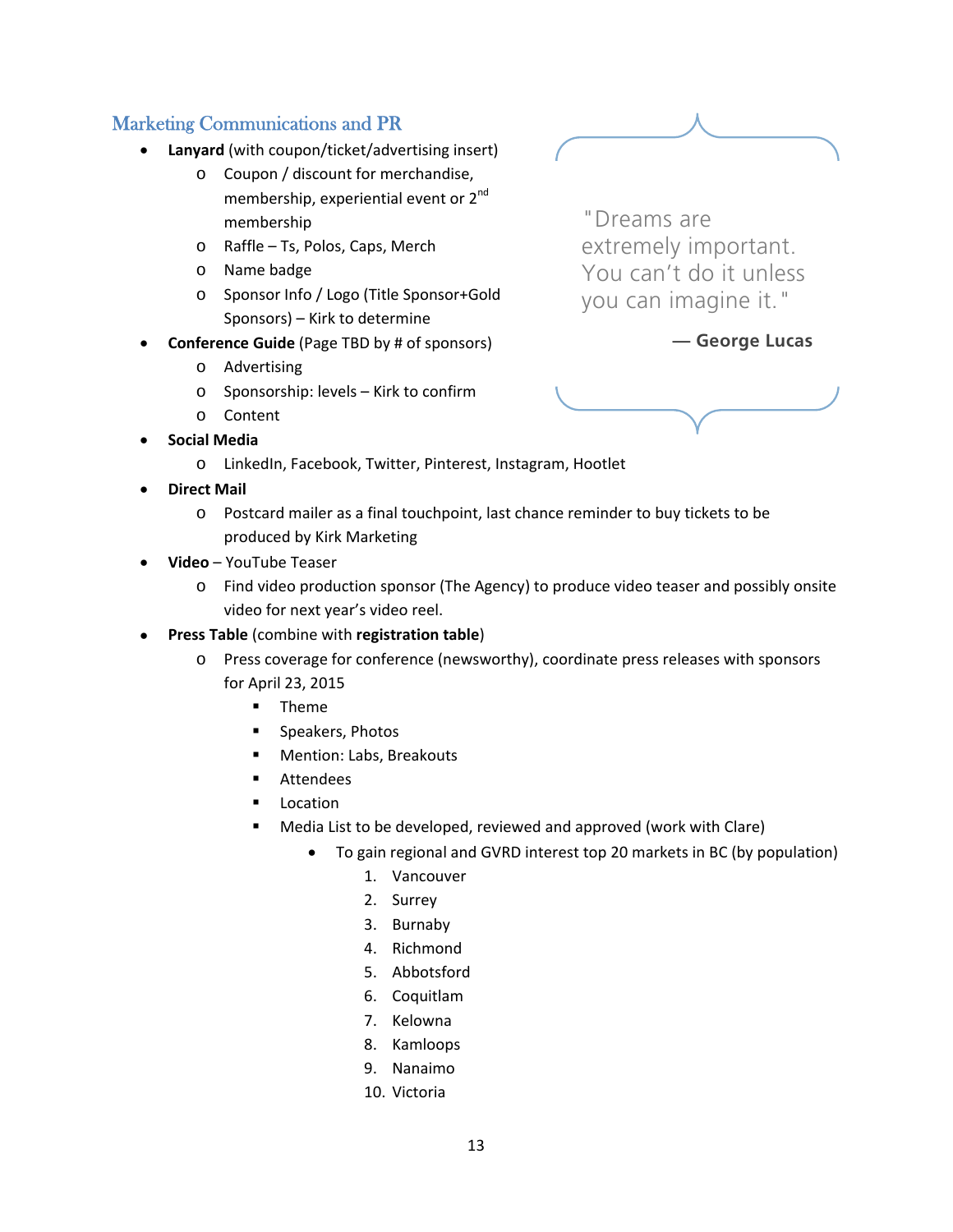- 11. Chilliwack
- 12. Maple Ridge
- 13. Prince George
- 14. New Westminster
- 15. Port Coquitlam
- 16. North Vancouver
- 17. Vernon
- 18. Port Moody
- 19. Penticton
- 20. Campbell River
- **Boilerplate**
- FAQ on Vision to be developed for media/press
- Set up media interviews for event, announcement (TV, Radio, Papers) with a release/announcement on something newsworthy/a story.
- **Electronic Press Kit (EPK) Flash drive USB**
- **Teaser Videos created**
- **Advertising** (newspaper, online)
	- o 7‐series ads (b/w) Vancouver Sun
	- o Digital media
	- o Print Media BIV, AdAge, Adweek, Top BC Companies List, created by slingshot.

| HE WAS CONSIDERED CRAZY WHEN HE SUGGESTED.<br><b>PHOTO BOMBING</b><br>WOULD ONE DAY BE ALL THE RAGE. | <b>THERE'S A TIME TO LISTEN</b><br>Hear our visionaries speak and learn what's on the horizon, what's hot, what's not,<br>and the key strategies that are taking innovative brands into the future.                                                                                                           |  |  |  |  |
|------------------------------------------------------------------------------------------------------|---------------------------------------------------------------------------------------------------------------------------------------------------------------------------------------------------------------------------------------------------------------------------------------------------------------|--|--|--|--|
|                                                                                                      | April 23, 2015<br><b>DATE</b><br>Sheraton Vancouver Wall Centre<br><b>LOCATION</b><br>Full-day event<br>1088 Burrard Street, Vancouver<br>Visit BCAMA.com/vision2015 to learn<br><b>REGISTRATION</b> bcama.com/vision2015<br>about our exciting lineup of speakers.<br>Earlybird discount until March 1, 2015 |  |  |  |  |
| Brought to you in part by                                                                            | vision<br><b>#BCAMAvisio</b>                                                                                                                                                                                                                                                                                  |  |  |  |  |
| Gold:<br>Silver:<br>THE VANCOUVER SUN<br><b>The Province</b>                                         | <b>Bronze:</b><br><b>Xibita</b><br><b>BCBUSINESS</b><br><b>HARKETING</b><br><b>QUEEN*</b><br>phillip chin photography<br>What and paint records feedur                                                                                                                                                        |  |  |  |  |

- **Show photographer (Phillip Chin)/ videography** (for 2015‐6, all areas, speakers, sponsors, booths, teams)
	- o Post‐event promotion (for 2015/6)
	- o Branded with sponsor logos
	- o 2016 marketing and pre‐marketing
	- o Video used for media coverage/CTV/BC1/Shaw/Global/CityTV with a gala‐styled coverage
	- o Pictures to be distributed to press after event for coverage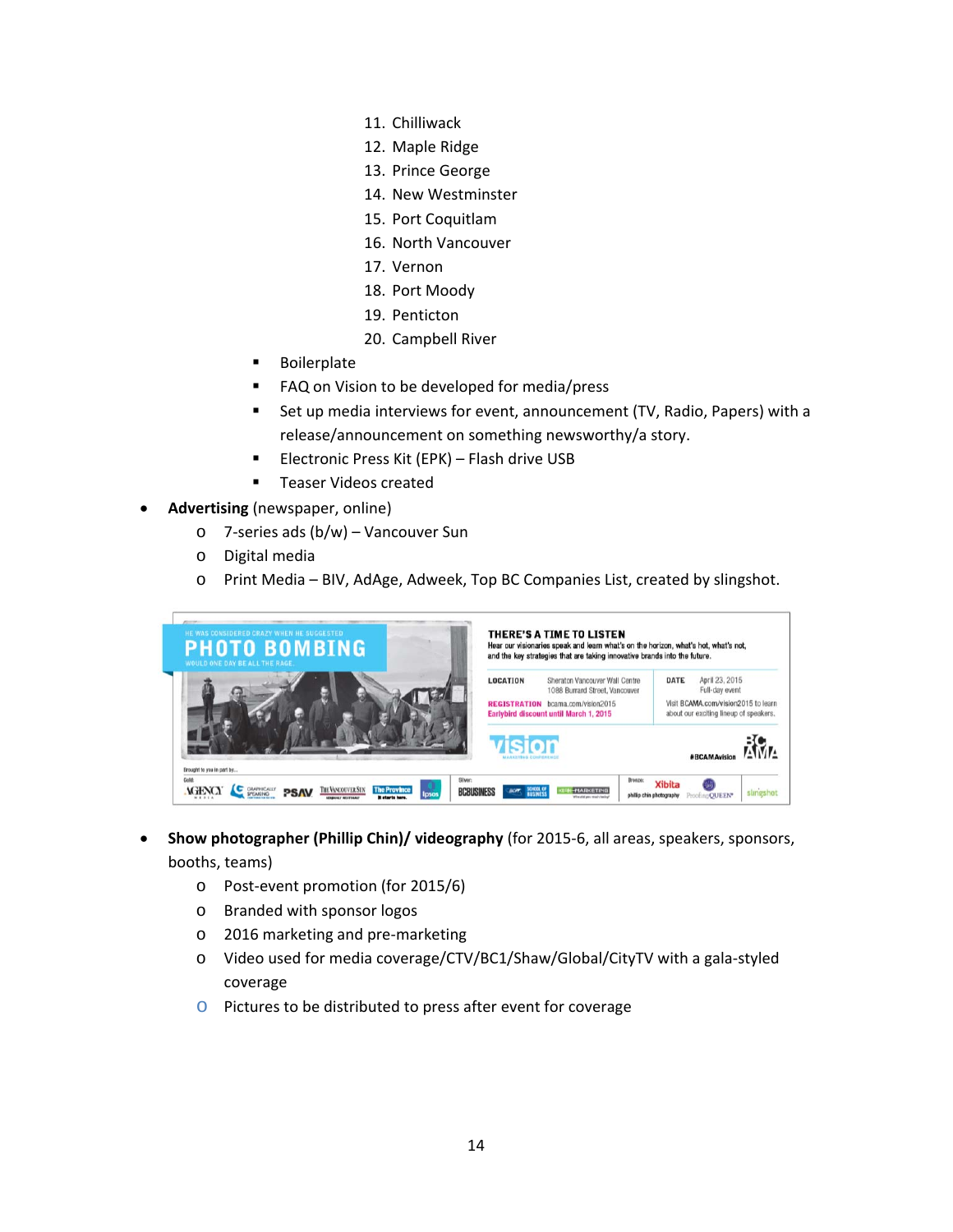## Sponsorships

 Work with Kirk and Christian to drive existing and new sponsorship opportunities to fund A‐ list speakers that will ensure attendance hits 400 (testing)

"Vision without execution is hallucination." **— Thomas Edison**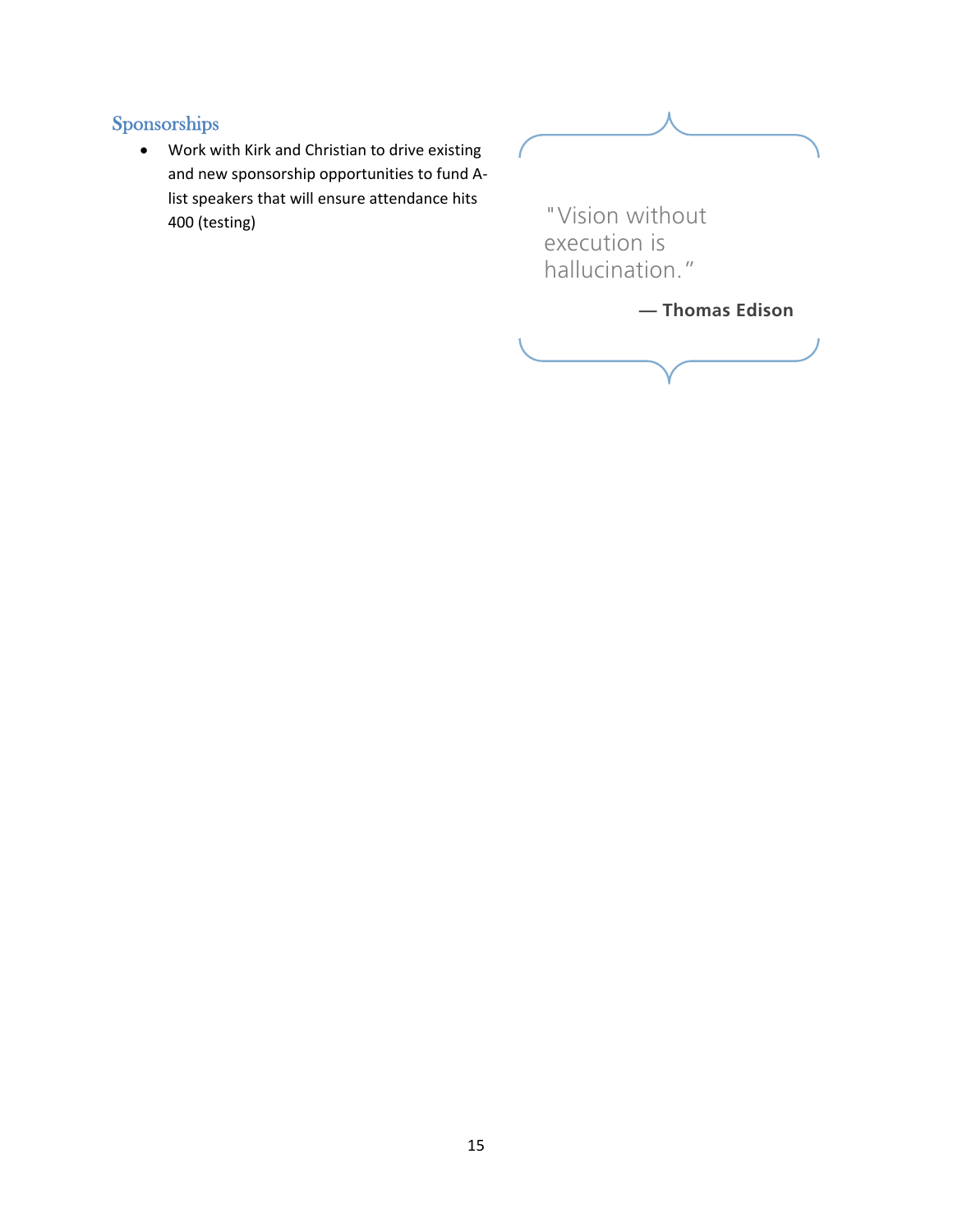#### Memberships & Volunteers

- Combined Membership and Volunteer Table at entrance/foyer near registration / badging table
	- o Lead‐up drive to event
	- o Giveaway‐contest
	- o Photography / Videography of new members signing up
- Volunteers
	- o Volunteer activation drive and table at conference
	- o Lead‐up drive to event
	- o Giveaway/contest
	- o Photography / Videography of volunteers onsite/helping/speaking

#### Show Performance Metrics (Balanced Scorecard)

- Delivery on Vision ‐ Balanced Scorecard on Strategic Performance, research (survey) to be conducted by Ipsos Reid.
	- o **Thought Leadership** (learning, speakers, content, creativity)
	- o **Innovation** (marketing communications, noise, buzz, technology)
	- o **Engagement** (sponsors, attendees, volunteers, deals)
	- o **Logistics & Finance** (efficiency, error‐free IT/A/V, hotels, F&B, transport, setup, teardown ease of working with BCAMA and partners)
		- Attendance (absolute, % increase/decrease)
		- **Profitability (% of investment ROI)**
		- **Sales (profit)**
		- Net Profit (%)
		- **New memberships**
		- **New sponsors**
		- **volunteers**
- Survey Attendees
	- o Topics Memorability
	- o Best speaker, tradeshow booth
	- o Topics I'd like to hear about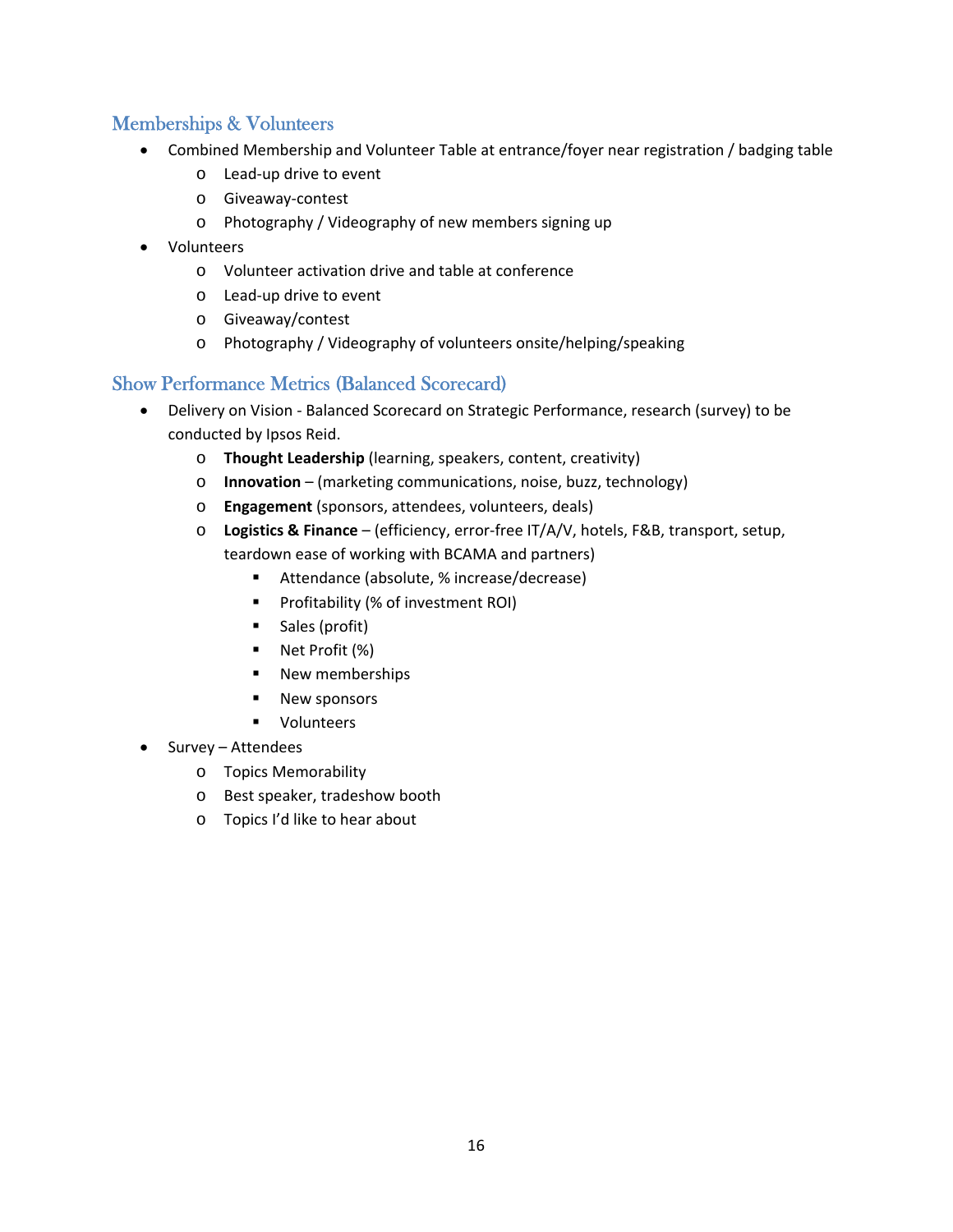# Risks & Risk Management

| Area                          | <b>Risks</b>                       | <b>Mitigation Plan</b>            |
|-------------------------------|------------------------------------|-----------------------------------|
| Speakers                      | Cancellation                       | Backup speakers                   |
|                               | No show / accident                 | Stand-by speakers (breakouts ->   |
|                               |                                    | keynotes)                         |
| Main Hall/Attendees           | Low attendance                     | Strong content, speakers (not     |
|                               | Enough seating                     | tested per Kim M.)                |
|                               | Lighting                           | Discounting / Pricing (not tested |
|                               | A/V breakdown                      | - per Kim M.)                     |
|                               | Show flow                          | Increase promo / ad spending      |
|                               |                                    | Test a/v, lighting, backup tech   |
|                               |                                    | Rehearsals                        |
| Hotel                         | No rooms/sell out/cancelation      | Guarantee-check                   |
|                               | Food quality                       | Tasting check                     |
|                               | Beverage quality                   | <b>Tasting check</b>              |
| Sponsors                      | Banners/signage                    | Previews                          |
|                               | Conduct meetings-lack of new       | Reserve space in hall             |
|                               | business                           | Show guide/lanyard/flash USB      |
| <b>Tradeshow Hall</b>         | Electrical/setup                   | Pre-show inspection               |
| Volunteers                    | No show                            | Alternatives                      |
| Technology (at show) /        | Down line/wireless                 | Alternative wireless routers      |
| LAB/LOUDTABLE demo            |                                    | Backup systems load balancing     |
|                               |                                    | Need IT support volunteers        |
|                               |                                    | onsite                            |
| Communications                | Off-mark creative                  | Creative testing                  |
|                               |                                    | Response testing/modelling        |
| Low attendance                | -creative, ad error, topic/subject | Test creative, ads, concepts for  |
|                               | not interesting                    | response                          |
| Accidents (During Show)       | Injury, fire, flooding, power-     | Insurance, event insurance,       |
|                               | down                               | support team, fire extinguishers, |
|                               |                                    | water pumps, backup generator     |
| Emcee                         | No show                            | Backup/ BC AMA backup             |
| High attendance/oversell      | Policy to oversell show by 10%     | Extra chairs/tables               |
| Press coverage Vancouver Sun, | Negative press                     | FAQ, pre show releases            |
| Burnaby Now, MarketingMag,    |                                    |                                   |
| BIV, Business, Adweek, Adage  |                                    |                                   |
| TV News coverage (BC1, CTV,   |                                    | Do own videos and re-release      |
| CBC, Global/Shaw)             |                                    |                                   |